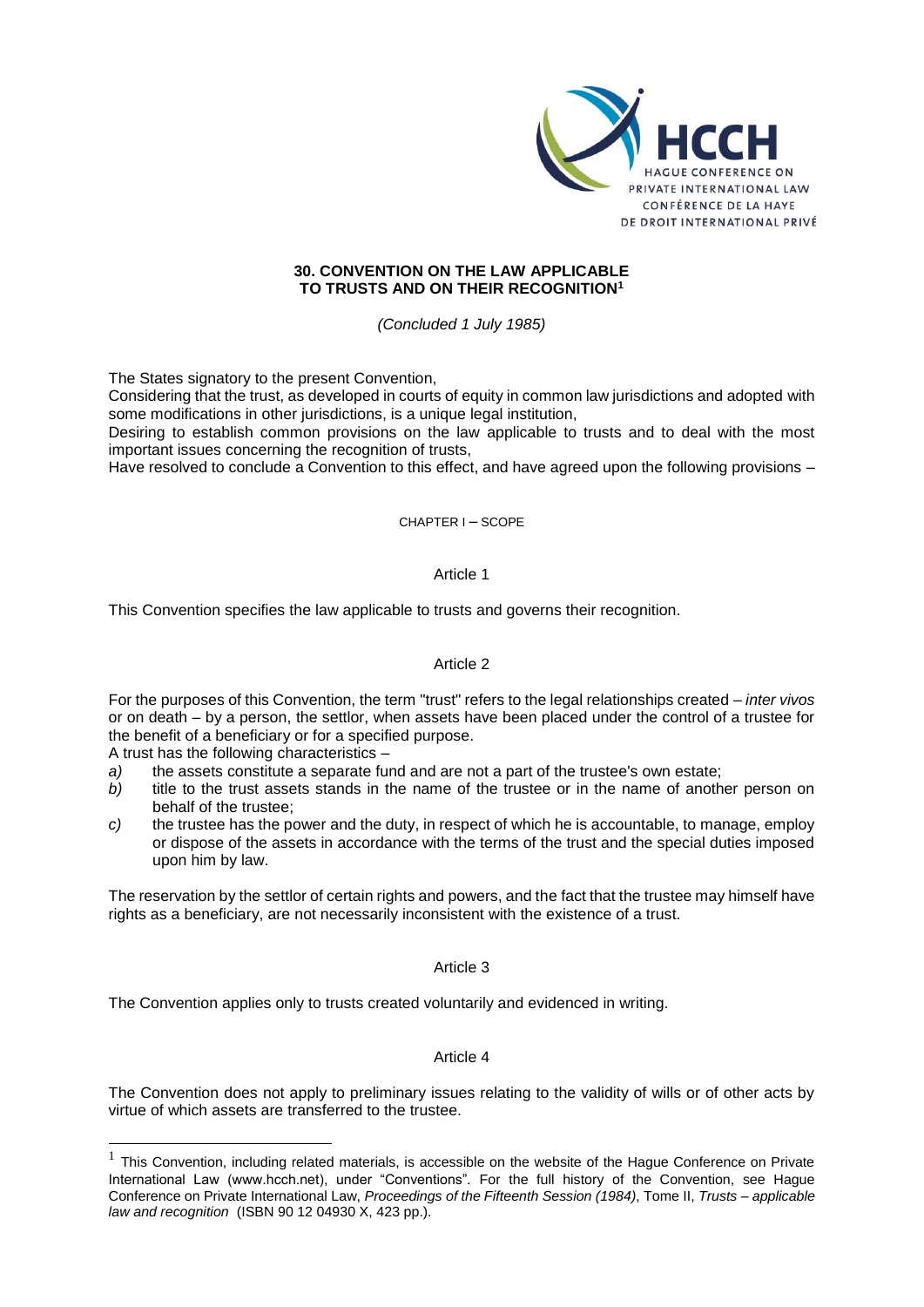#### Article 5

The Convention does not apply to the extent that the law specified by Chapter II does not provide for trusts or the category of trusts involved.

#### CHAPTER II – APPLICABLE LAW

### Article 6

A trust shall be governed by the law chosen by the settlor. The choice must be express or be implied in the terms of the instrument creating or the writing evidencing the trust, interpreted, if necessary, in the light of the circumstances of the case.

Where the law chosen under the previous paragraph does not provide for trusts or the category of trust involved, the choice shall not be effective and the law specified in Article 7 shall apply.

#### Article 7

Where no applicable law has been chosen, a trust shall be governed by the law with which it is most closely connected.

In ascertaining the law with which a trust is most closely connected reference shall be made in particular to  $-$ 

- *a)* the place of administration of the trust designated by the settlor;
- *b)* the situs of the assets of the trust;
- *c)* the place of residence or business of the trustee;
- *d)* the objects of the trust and the places where they are to be fulfilled.

#### Article 8

The law specified by Article 6 or 7 shall govern the validity of the trust, its construction, its effects, and the administration of the trust.

In particular that law shall govern –

- *a)* the appointment, resignation and removal of trustees, the capacity to act as a trustee, and the devolution of the office of trustee;
- *b)* the rights and duties of trustees among themselves;
- *c)* the right of trustees to delegate in whole or in part the discharge of their duties or the exercise of their powers;
- *d)* the power of trustees to administer or to dispose of trust assets, to create security interests in the trust assets, or to acquire new assets;
- *e)* the powers of investment of trustees;
- *f)* restrictions upon the duration of the trust, and upon the power to accumulate the income of the trust;
- *g)* the relationships between the trustees and the beneficiaries including the personal liability of the trustees to the beneficiaries;
- *h)* the variation or termination of the trust;
- *i*) the distribution of the trust assets;
- *j)* the duty of trustees to account for their administration.

#### Article 9

In applying this Chapter a severable aspect of the trust, particularly matters of administration, may be governed by a different law.

### Article 10

The law applicable to the validity of the trust shall determine whether that law or the law governing a severable aspect of the trust may be replaced by another law.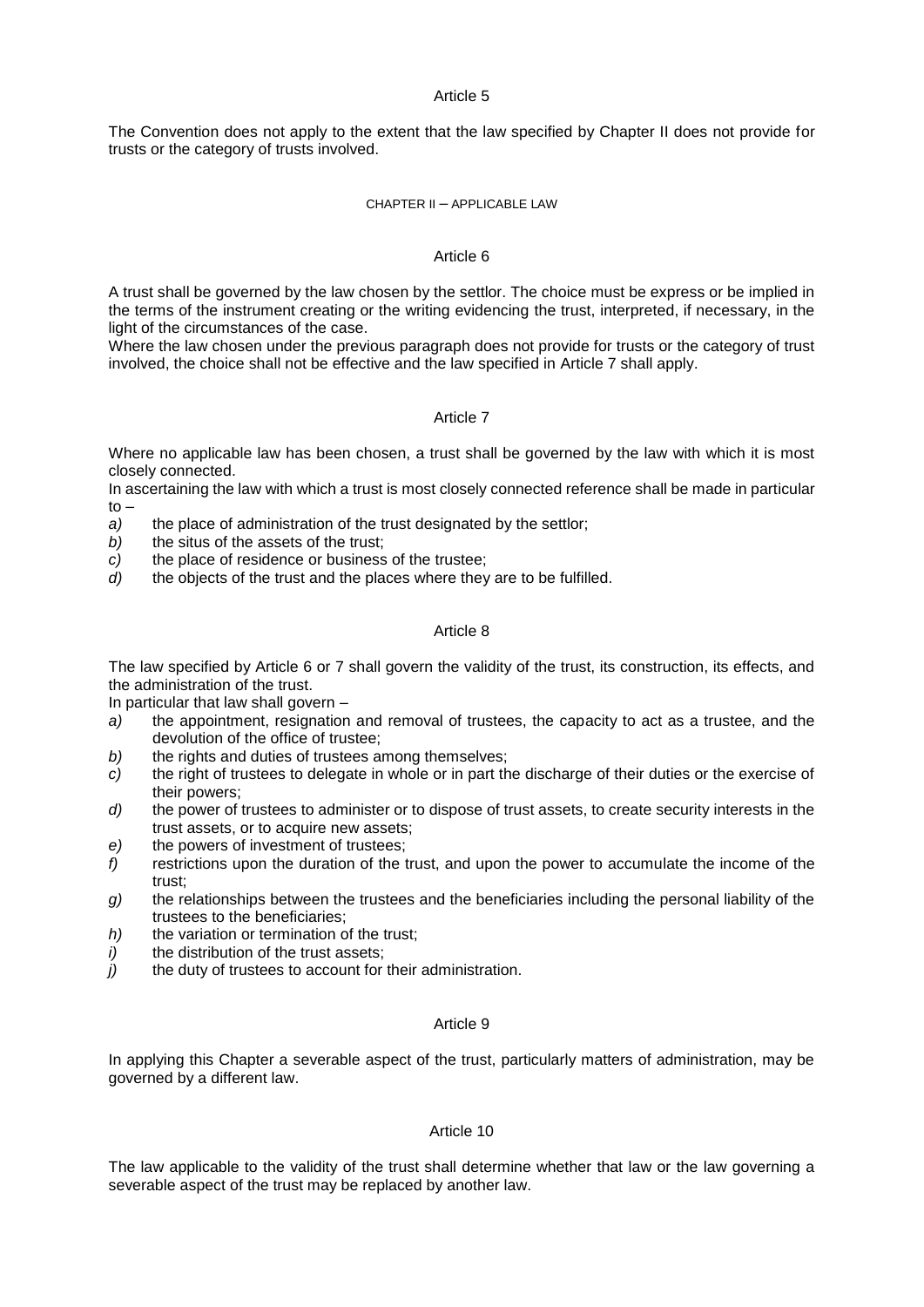# CHAPTER III – RECOGNITION

## Article 11

A trust created in accordance with the law specified by the preceding Chapter shall be recognised as a trust.

Such recognition shall imply, as a minimum, that the trust property constitutes a separate fund, that the trustee may sue and be sued in his capacity as trustee, and that he may appear or act in this capacity before a notary or any person acting in an official capacity.

In so far as the law applicable to the trust requires or provides, such recognition shall imply, in particular

- *a)* that personal creditors of the trustee shall have no recourse against the trust assets;
- *b)* that the trust assets shall not form part of the trustee's estate upon his insolvency or bankruptcy;
- *c)* that the trust assets shall not form part of the matrimonial property of the trustee or his spouse nor part of the trustee's estate upon his death;
- *d)* that the trust assets may be recovered when the trustee, in breach of trust, has mingled trust assets with his own property or has alienated trust assets. However, the rights and obligations of any third party holder of the assets shall remain subject to the law determined by the choice of law rules of the forum.

## Article 12

Where the trustee desires to register assets, movable or immovable, or documents of title to them, he shall be entitled, in so far as this is not prohibited by or inconsistent with the law of the State where registration is sought, to do so in his capacity as trustee or in such other way that the existence of the trust is disclosed.

### Article 13

No State shall be bound to recognise a trust the significant elements of which, except for the choice of the applicable law, the place of administration and the habitual residence of the trustee, are more closely connected with States which do not have the institution of the trust or the category of trust involved.

# Article 14

The Convention shall not prevent the application of rules of law more favourable to the recognition of trusts.

#### CHAPTER IV – GENERAL CLAUSES

### Article 15

The Convention does not prevent the application of provisions of the law designated by the conflicts rules of the forum, in so far as those provisions cannot be derogated from by voluntary act, relating in particular to the following matters –

- *a)* the protection of minors and incapable parties;
- *b)* the personal and proprietary effects of marriage;
- *c)* succession rights, testate and intestate, especially the indefeasible shares of spouses and relatives;
- *d)* the transfer of title to property and security interests in property;
- *e)* the protection of creditors in matters of insolvency;
- *f)* the protection, in other respects, of third parties acting in good faith.

If recognition of a trust is prevented by application of the preceding paragraph, the court shall try to give effect to the objects of the trust by other means.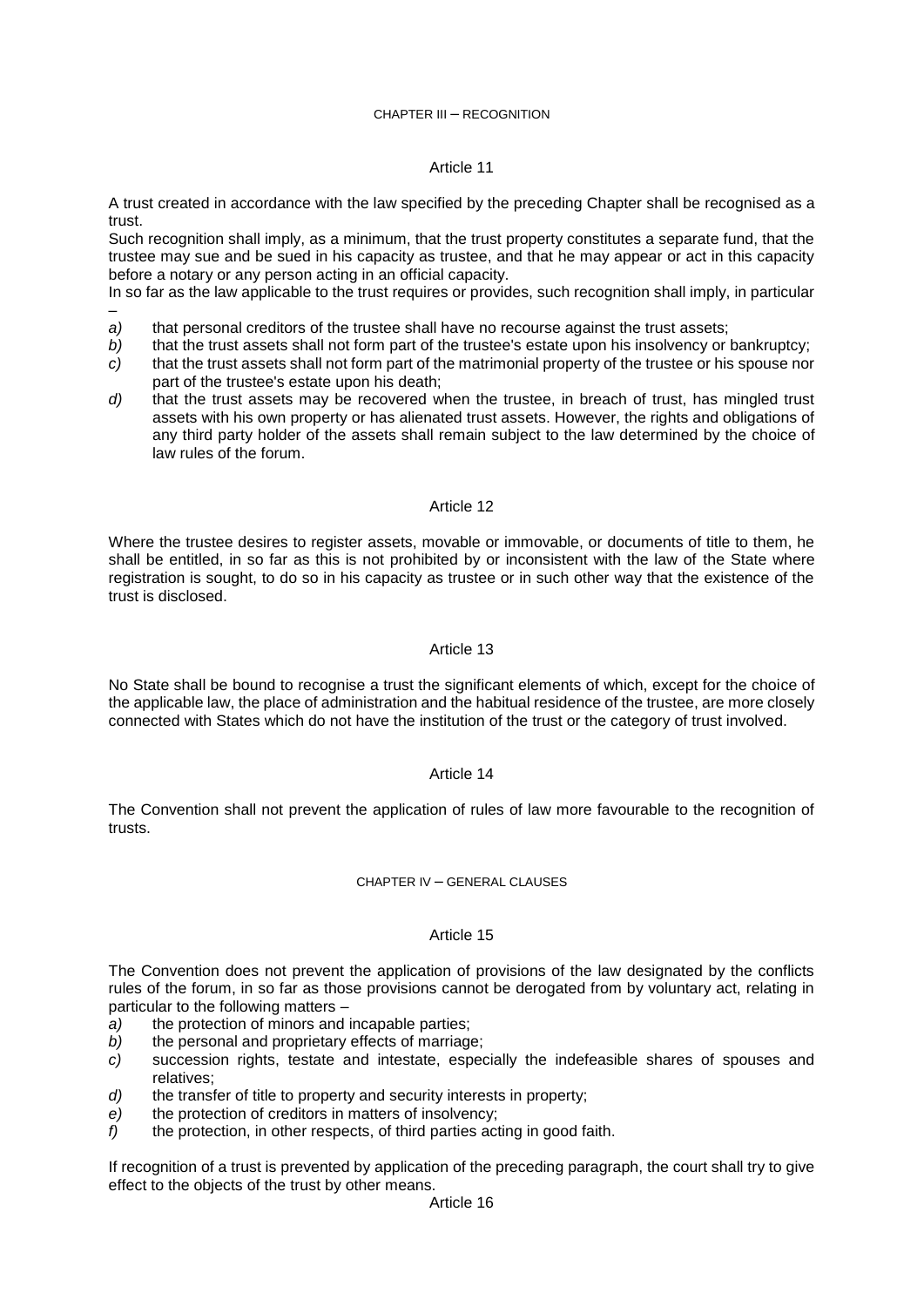The Convention does not prevent the application of those provisions of the law of the forum which must be applied even to international situations, irrespective of rules of conflict of laws.

If another State has a sufficiently close connection with a case then, in exceptional circumstances, effect may also be given to rules of that State which have the same character as mentioned in the preceding paragraph.

Any Contracting State may, by way of reservation, declare that it will not apply the second paragraph of this Article.

#### Article 17

In the Convention the word "law" means the rules of law in force in a State other than its rules of conflict of laws.

## Article 18

The provisions of the Convention may be disregarded when their application would be manifestly incompatible with public policy (*ordre public*).

### Article 19

Nothing in the Convention shall prejudice the powers of States in fiscal matters.

#### Article 20

Any Contracting State may, at any time, declare that the provisions of the Convention will be extended to trusts declared by judicial decisions.

This declaration shall be notified to the Ministry of Foreign Affairs of the Kingdom of the Netherlands and will come into effect on the day when this notification is received.

Article 31 is applicable to the withdrawal of this declaration in the same way as it applies to a denunciation of the Convention.

#### Article 21

Any Contracting State may reserve the right to apply the provisions of Chapter III only to trusts the validity of which is governed by the law of a Contracting State.

### Article 22

The Convention applies to trusts regardless of the date on which they were created. However, a Contracting State may reserve the right not to apply the Convention to trusts created before the date on which, in relation to that State, the Convention enters into force.

## Article 23

For the purpose of identifying the law applicable under the Convention, where a State comprises several territorial units each of which has its own rules of law in respect of trusts, any reference to the law of that State is to be construed as referring to the law in force in the territorial unit in question.

### Article 24

A State within which different territorial units have their own rules of law in respect of trusts is not bound to apply the Convention to conflicts solely between the laws of such units.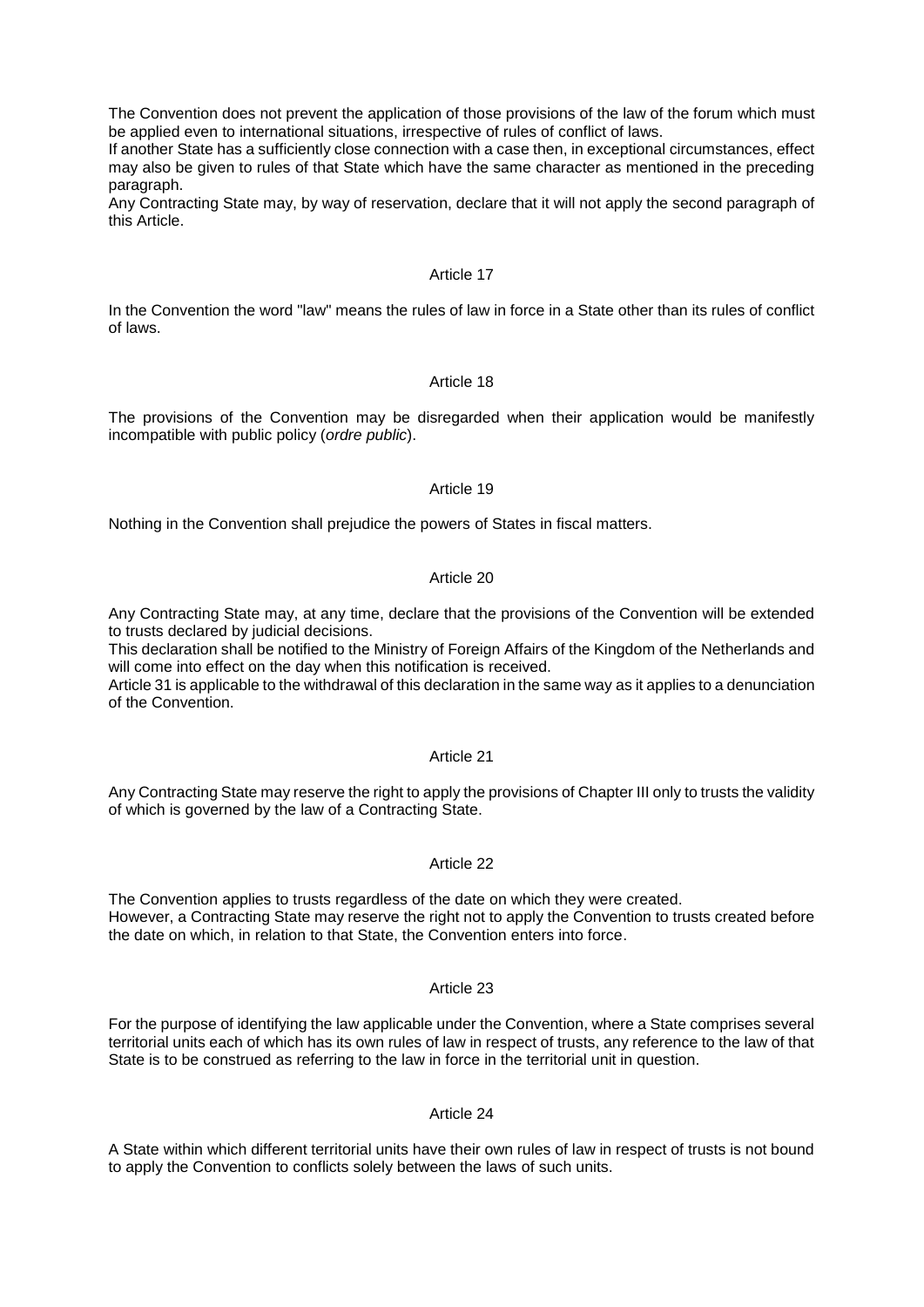#### Article 25

The Convention shall not affect any other international instrument containing provisions on matters governed by this Convention to which a Contracting State is, or becomes, a Party.

#### CHAPTER V – FINAL CLAUSES

#### Article 26

Any State may, at the time of signature, ratification, acceptance, approval or accession, or at the time of making a declaration in terms of Article 29, make the reservations provided for in Articles 16, 21 and 22. No other reservation shall be permitted.

Any Contracting State may at any time withdraw a reservation which it has made; the reservation shall cease to have effect on the first day of the third calendar month after notification of the withdrawal.

#### Article 27

The Convention shall be open for signature by the States which were Members of the Hague Conference on Private International Law at the time of its Fifteenth Session.

It shall be ratified, accepted or approved and the instruments of ratification, acceptance or approval shall be deposited with the Ministry of Foreign Affairs of the Kingdom of the Netherlands.

#### Article 28

Any other State may accede to the Convention after it has entered into force in accordance with Article 30, paragraph 1.

The instrument of accession shall be deposited with the Ministry of Foreign Affairs of the Kingdom of the Netherlands.

The accession shall have effect only as regards the relations between the acceding State and those Contracting States which have not raised an objection to its accession in the twelve months after the receipt of the notification referred to in Article 32. Such an objection may also be raised by Member States at the time when they ratify, accept or approve the Convention after an accession. Any such objection shall be notified to the Ministry of Foreign Affairs of the Kingdom of the Netherlands.

# Article 29

If a State has two or more territorial units in which different systems of law are applicable, it may at the time of signature, ratification, acceptance, approval or accession declare that this Convention shall extend to all of its territorial units or only to one or more of them and may modify this declaration by submitting another declaration at any time.

Any such declaration shall be notified to the Ministry of Foreign Affairs of the Kingdom of the Netherlands and shall state expressly the territorial units to which the Convention applies.

If a State makes no declaration under this Article, the Convention is to extend to all territorial units of that State.

### Article 30

The Convention shall enter into force on the first day of the third calendar month after the deposit of the third instrument of ratification, acceptance or approval referred to in Article 27.

Thereafter the Convention shall enter into force –

- *a)* for each State ratifying, accepting or approving it subsequently, on the first day of the third calendar month after the deposit of its instrument of ratification, acceptance or approval;
- *b)* for each acceding State, on the first day of the third calendar month after the expiry of the period referred to in Article 28;
- *c)* for a territorial unit to which the Convention has been extended in conformity with Article 29, on the first day of the third calendar month after the notification referred to in that Article.